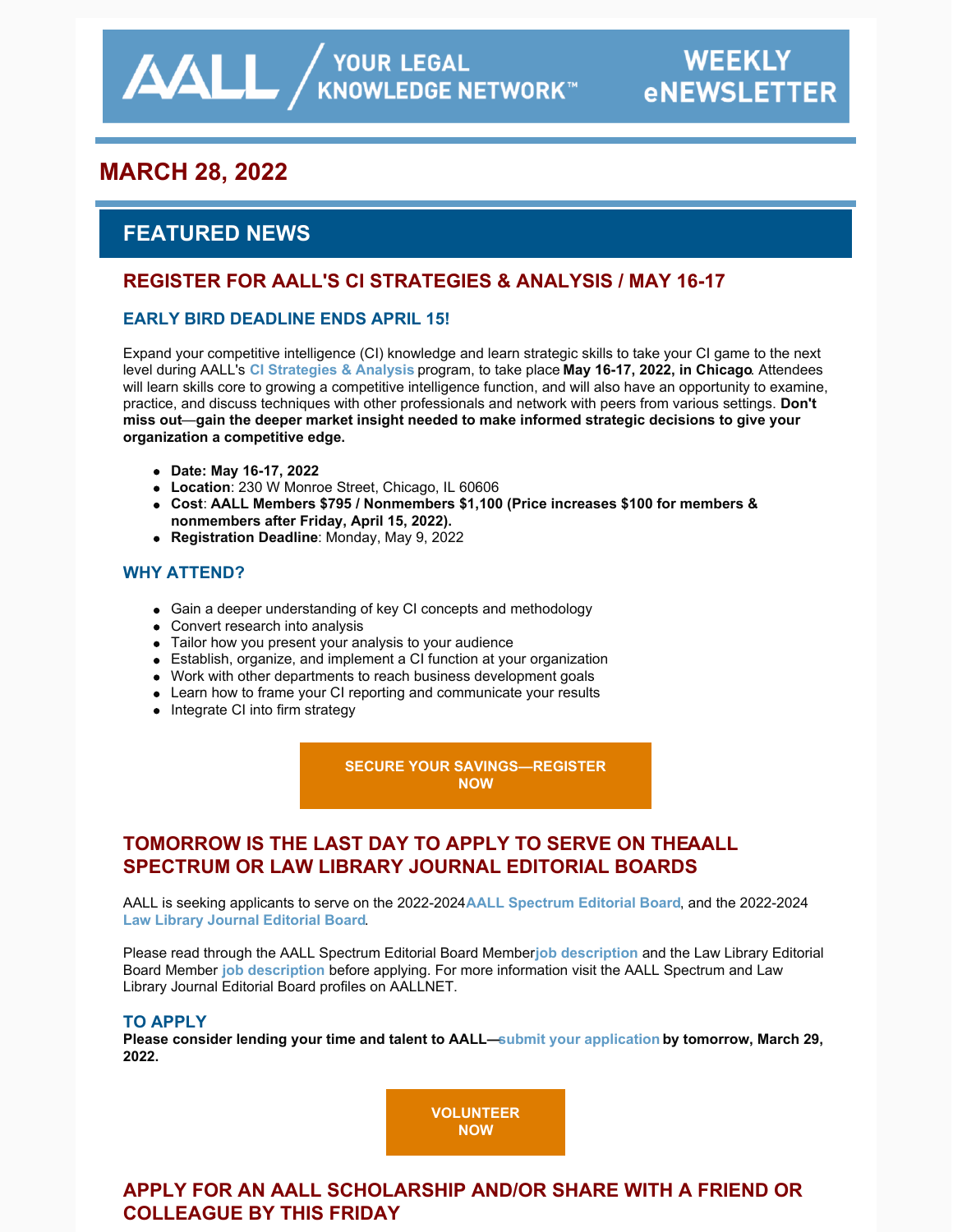AALL is committed to providing opportunities for your professional growth. Each year, the Association awards thousands of dollars in **[scholarships](https://www.aallnet.org/education-training/scholarships/)** to law school and library school students as well as to AALL members. The available **[scholarships](https://www.aallnet.org/education-training/scholarships/)** are listed on AALLNET.

**The deadline for applications is this Friday, April 1, 2022.** For additional questions, please contact AALL at **[scholarships@aall.org](mailto:scholarships@aall.org)**.

**[LEARN MORE & APPLY](https://www.aallnet.org/education-training/scholarships/)**

## **QUICK LINKS**

**[AALL Events Calendar | AALL Career Center | AALL News | AALL COVID-19 Resources | AALL](https://www.aallnet.org/about-us/press-room/anti-racism-diversity-equity-inclusion/) Anti-Racism, Diversity, Equity & Inclusion**

# **AALL UPDATES**

## **RENEW YOUR 2022-2023 AALL MEMBERSHIP / INVEST IN YOUR PROFESSIONAL GROWTH**

[This past year required a lot of adjustments, but we persevered together and celebrated](https://www.aallnet.org/wp-content/uploads/2022/02/AALL-eBriefing-Thank-You-for-Being-an-AALL-Member.pdf) **many accomplishments** that continued to move the profession forward. We appreciate and value you as an AALL member and hope you will continue your membership. **[Renew your 2022-2023 membership](https://www.aallnet.org/community/membership/join-renew/)** early and get it out of the way. AALL benefits add up to **over \$2,000+ in value** for the year. These include:

- Access to an extensive **[network of peers](https://www.aallnet.org/community/)**; including the ability to join caucuses and special interest sections and connect with other members who share similar interests.
- Access to essential **[professional development](https://elearning.aallnet.org/)**—complimentary monthly webinars and virtual coffee chats as well as discounted rates for online courses and live events.
- AALL's daily newsletter **[KnowItAALL](https://www.aallnet.org/resources-publications/publications/knowitaall/)**, which highlights legal information news, industry trends, technology developments, government research, libraries, and career development topics—including AALL member expertise.
- More great **[member benefits](https://www.aallnet.org/community/membership/benefits/)**.

If you have any questions about your membership renewal, please contact AALL Headquarters at **[membership@aall.org](mailto:membership@aall.org)** or 312.939.4764.

> **[RENEW YOUR](https://www.aallnet.org/community/membership/join-renew/) MEMBERSHIP**

## **AALL SEEKS NEW MENTORS**

**[AALL's Mentor Program](https://www.aallnet.org/careers/mentor-program/)** provides newer members with advice on charting their career path, provides experienced members with an avenue to lend their knowledge and experience to promising new members, and provides mid-career members with a network when contemplating a move to another library type. Members from all library types are encouraged to sign up to become mentors and mentees, **but we are especially in need of mentors from academic and law firm settings**.

#### **WHY MENTOR?**

- Encourage individual growth and development
- Provide leadership and share your wisdom Use as a tool for succession planning
- Provide for leadership continuity
- Gain a sense of renewed purpose and/or approach to problem-solving

**[LEARN MORE](https://www.aallnet.org/careers/mentor-program/)**

## **AALL STAFF NEWS**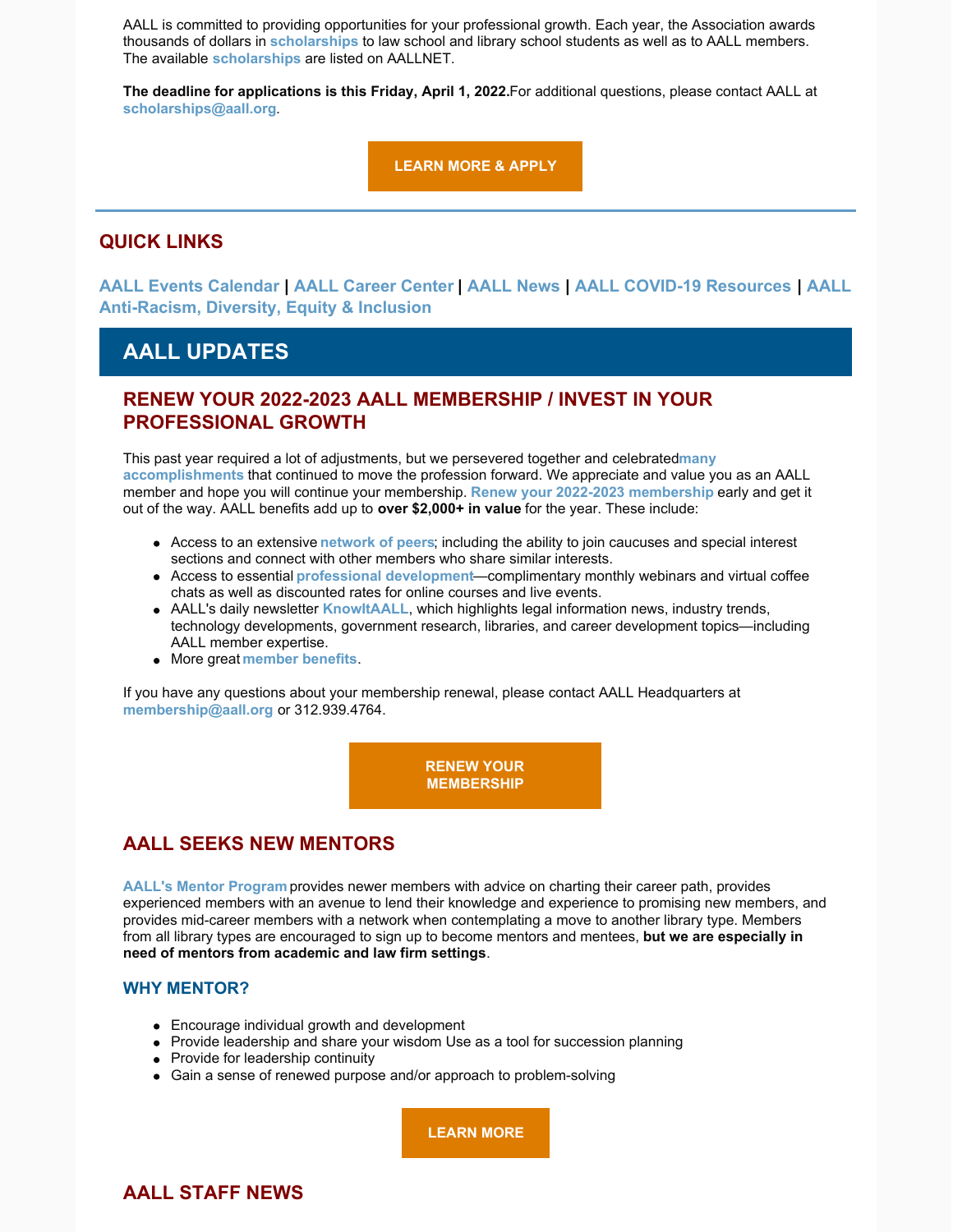**Anna VanDeKerchove** has joined the AALL headquarters team as the membership & engagement manager. Her responsibilities include focusing on the member experience, membership recruitment and renewal process, database management, and engagement strategies. Anna holds a BA in music from Valparaiso University and a Master of Music in vocal performance from North Park University. Anna's professional background is in nonprofit administration and associations with varied capacities of fundraising and membership. Her most recent role was as the member services and administrative coordinator at the American Vein & Lymphatic Society, where she fostered relationships with members, overhauling the member onboarding process and creating new communications for members. Anna is thrilled to be joining AALL and looks forward to building relationships with members and



providing lasting solutions and a bedrock of support to better serve our remarkable Association! Her AALL email address is **[avandekerchove@aall.org](mailto:avandekerchove@aall.org)**; please join us in welcoming Anna to AALL.

# **PROFESSIONAL GROWTH**

# **REGISTRATION OPENS NEXT WEEK FOR AALL 2022**

Mark your calendar—the **[2022 AALL Annual Meeting & Conference](https://www.aallnet.org/conference/)** is happening in person July 16-19 in Denver. We are excited to convene in person again! AALL 2022 will bring together collaborators from across the legal information profession for three days of innovation, tailored learning, and networking. It's where the legal information community goes for the latest, cutting-edge professional development, peer-to-peer connections, and a place to gather and exchange ideas and best practices. **Stay tuned—registration opens next week!**

# **UPCOMING COFFEE CHATS & WEBINARS**



## **AALL VIRTUAL COFFEE CHAT: FACULTY SERVICES – WHAT'S ON THE MENU? / APRIL 5**

Faculty services are an important part of an academic law library's overall mission. However, no two libraries approach this key component in exactly the same way. Join us **Tuesday, April 5 from 3:00 p.m. - 3:45 p.m. (CDT)** for an informal discussion of faculty services offerings, models, and practices.

**Cost: Free and open to AALL members only; space is limited.**

**[LEARN MORE &](https://elearning.aallnet.org/products/virtual-coffee-chat-faculty-services-whats-on-the-menu) REGISTER**



## **AALL VIRTUAL COFFEE CHAT: GETTING PUBLISHED: TIPS FOR ARTICLE DRAFTING AND SUBMISSION / APRIL 19**

Whether you are an experienced writer or new to the profession and looking to write your first article, it all begins with the submission process. Oftentimes submission forms are too vague and don't provide enough detail about the focus of the article or try to touch on too much. Join us **Tuesday, April 19 from 3:00 p.m. - 3:45 p.m. (CDT)** to discuss best

practices and share tips for submitting articles/article proposals.

**Cost: Free and open to AALL members only; space is limited.**

**[LEARN MORE & RESISTER](https://elearning.aallnet.org/products/virtual-coffee-chat-getting-published-tips-for-article-drafting-and-submission)**



# **WE ARE ALL PROFESSIONALS: INCLUSION, OTHERING, AND THE CHANGING NATURE OF LIBRARY ROLES / APRIL 27**

Automation, moving away from print, and shrinking staffs have resulted in major transitions in library assistant roles over the past few decades. Yet in many workplaces' library assistants continue to be treated as a separate class of workers, and persistent attitudes about "paraprofessionals" and their work abound. Join us **Wednesday, April 27**